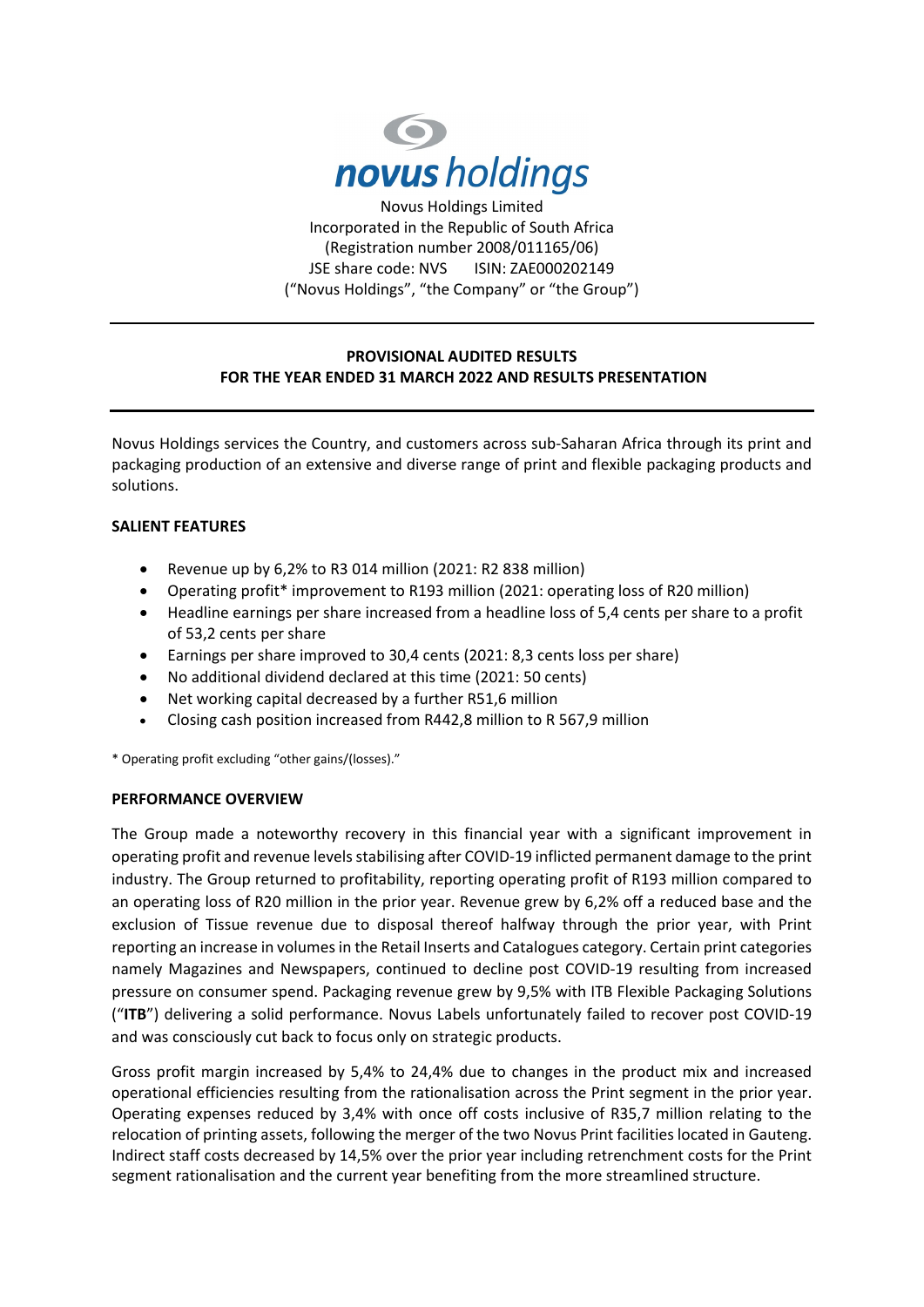Other once off items included in the Group's results included the following:

- An impairment of plant and machinery amounting to R69,1 million and goodwill amounting to R16,7 million in the Packaging segment mainly due to the Group's strategic decision to exit a key label customer contract. The decision to exit was informed by the division's inability to generate optimal returns as a result of constricted margins and the significant working capital invested in servicing this contract.
- The Group terminated lease agreements earlier than its original term for certain plant and machinery and a rental property lease expired in the year. This resulted in a gain on derecognition of the lease liabilities and right of use assets amounting to R44 million.
- Profit on disposal of property, plant and equipment and non-current assets held for sale amounting to R9 million.

## *Print*

Revenue increased by 11,7% to R2 371 million and operating profit to R155,8 million compared to an operating loss of R37 million reported last year.

Overall sales tonnages increased by 7,1%. Retail Inserts and Catalogues together with Books and Directories saw an increase in volumes year-on-year whilst Magazines and Newspapers continued on their negative trajectories. Gross profit margin improved considerably by 5,3% from 21,5% to 26,8%.

## *Packaging*

Revenue increased by 9,5% to R635 million and operating profit by 90,9% to R38 million.

ITB's revenue increased by 9,4% due to sustained consumer demand with gross profit margin up by 4,4% and operating profit increasing by an impressive 79,9%. The division was able to recover their raw material cost increases and extract cost efficiencies through production and savings in general overheads.

Novus Labels revenue increased by 9,7% off the low base in the prior year caused by the COVID-19 restrictions but failed to improve gross margin and return to profitability. The division contributed an operating loss of R10,8 million which included the costs incurred to exit the key customer contract.

### **CASH GENERATION**

Positive cash generation and the realisation of certain surplus plant and machinery and building sales led to a commendable closing cash position of R567,9 million. During the year the Group was able to successfully return excess cash to shareholders in line with its strategy, with total cash dividends of R203,5 million paid and R68,8 million in scrip shares transferred to shareholders. Two dividend distributions were made in the year totalling 90 cents per share, the largest dividend since the Group's listing. Strategic raw material purchasing to mitigate the global shortages led to a higher than anticipated net working capital with an outflow of R11,2 million. Related party loan balances owing by associates of the Group reduced by R39,6 million contributing to the positive cash balances at the end of the year.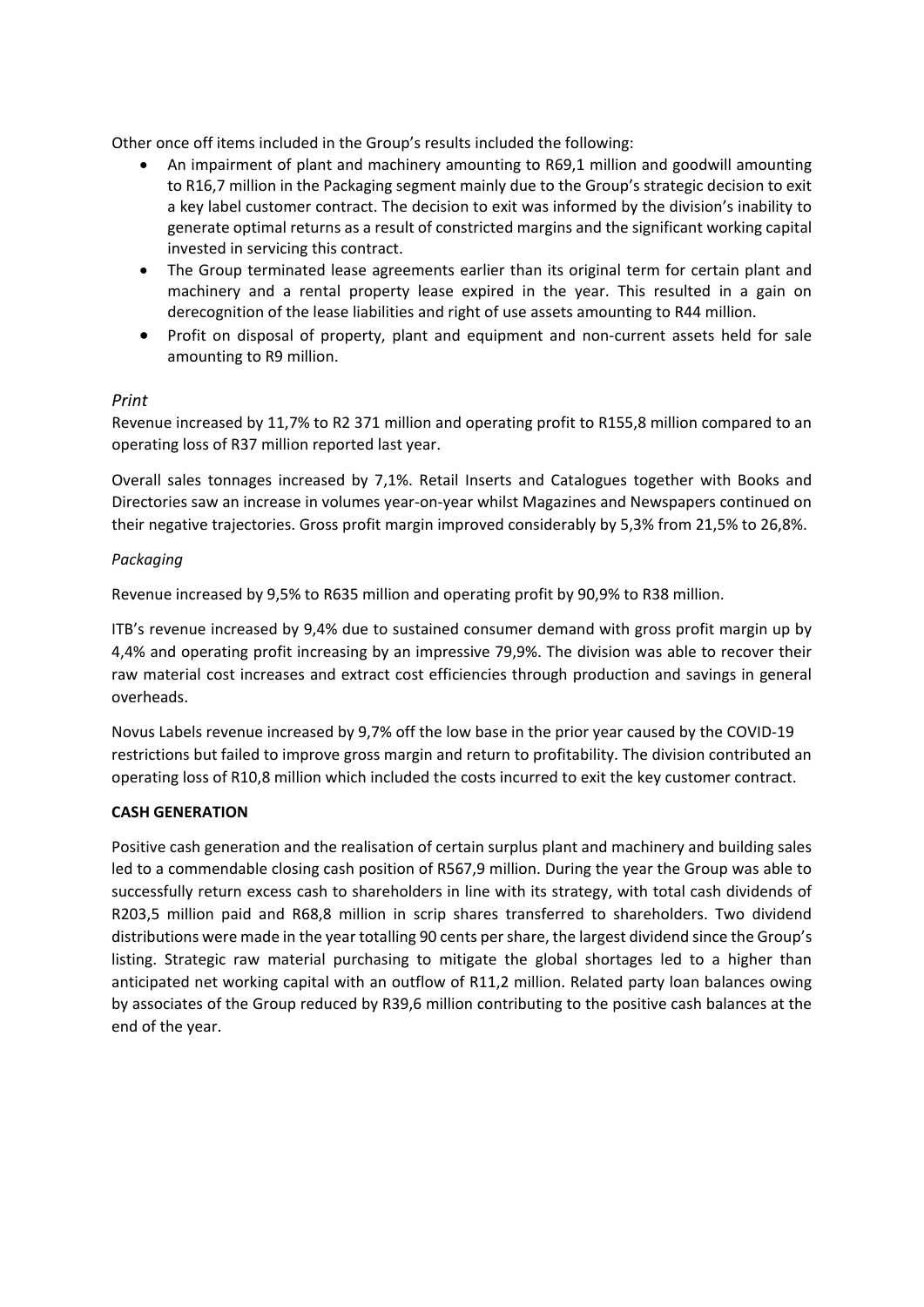#### **OUTLOOK**

The Group was able to demonstrate resilient performance post COVID-19 with the current performance reflecting the benefits of the difficult decisions taken to shut down and merge print facilities and the unfortunate reduction in jobs. The Print segment is however leaner and appropriately structured to suit the structural decline in demand within the industry.

Whilst the Group is now streamlined and adjusted to its "new normal" with over R1 billion in revenue permanently removed from its revenue base, global and local macroeconomic challenges will likely continue to materially influence its performance in the new financial year. Global pulp and paper shortages and excessive price increases along with logistical challenges are expected to have a material impact during the new financial year. The Group has attempted to mitigate part of this risk by making strategic raw material acquisitions toward the end of the financial year, however the sheer volume required and the excessive nature of increases make it extremely difficult to offset. The anticipated duration of the supply disruptions and price instability is unknown at this stage but it is hoped that a return to a degree of normality can occur by the end of the next financial year.

The Group was successful in retaining the Department of Basic Education (**"DBE"**) contract and is confident in its ability to service this contract successfully as it has over the last 10 years.

The balance sheet remains effectively ungeared with no external borrowings.

#### **DIVIDENDS**

In light of the current global paper supply issues and the potential impact on the business the Board has prudently decided not to declare a final dividend at this stage. The Board remains committed to its strategy of ultimately returning cash to shareholders and will continuously review this position and notify shareholders accordingly.

#### **RESULTS PRESENTATION**

Shareholders are advised that Novus Holdings will be hosting their results presentation via live audio webinar at 10h00 (SA time) on Wednesday, 22 June 2022.

For access and details of this webinar, go to the Group's website at [www.novus.holdings](http://www.novus.holdings/) and view the invitation at [https://novus.holdings/wp-content/uploads/2022/06/Novus-Holdings-Annual-](https://novus.holdings/wp-content/uploads/2022/06/Novus-Holdings-Annual-Results-2022-Invite.pdf)[Results-2022-Invite.pdf.](https://novus.holdings/wp-content/uploads/2022/06/Novus-Holdings-Annual-Results-2022-Invite.pdf)

### **SHORT FORM ANNOUNCEMENT**

This short-form announcement is only a summary of the information contained in the audited financial results for the year ended 31 March 2022 of Novus Holdings Limited and its subsidiaries (the "Full Announcement") and, as such, it does not contain full or complete details pertaining to the Group's results.

The results have been audited by the Company's external auditor, PricewaterhouseCoopers Inc, who expressed an unmodified opinion thereon. Shareholders are advised that, in order to obtain a full understanding of the nature of the auditor's engagement and more specifically, the nature of the information that has been audited, they should obtain a copy of the auditor's report available through the following link: [https://novus.holdings/wp-content/uploads/2022/06/IAR22-Annual-Financial-](https://novus.holdings/wp-content/uploads/2022/06/IAR22-Annual-Financial-Statements-v_Final.pdf.pdf)